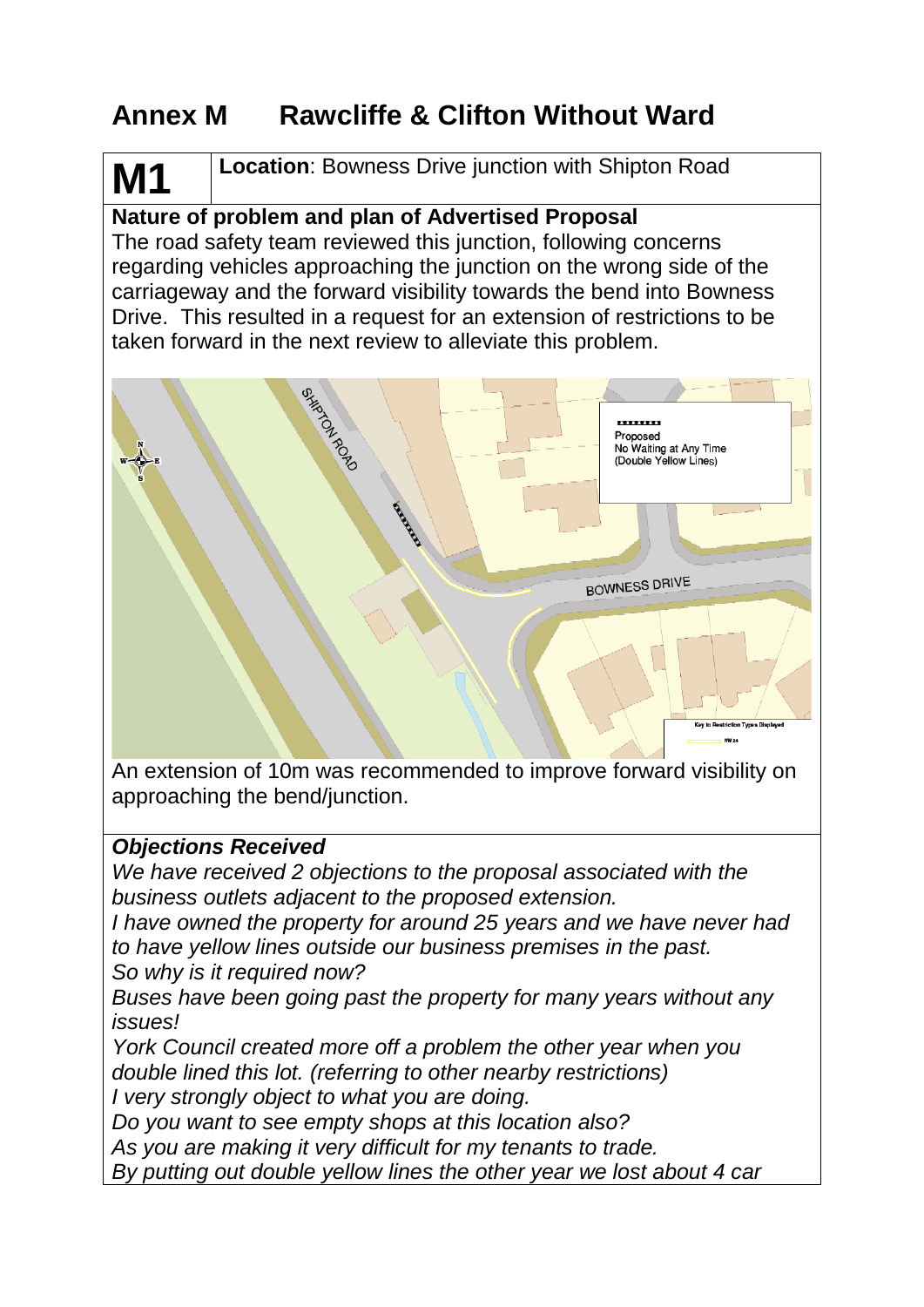*parking spaces and now you are intending to take another 2 car parking spaces away from outside my property.*

*Where are customers supposed to park?*

*Shall we ask them to park on the grass at the side of the A19? And:*

*I am emailing to strongly oppose your proposal to introduce a "no waiting at any time restriction", outside Tile With Style on Shipton Road. We are a very busy, small family run business and we have been tenants of these premises for over 15 years. Over the years we have had to put up with various disruptions from Yorkshire Water and the highways department making improvements, which have proved challenging to us as a business but unavoidable.* 

We have very restricted parking outside our showroom now, restricting it *even further is going to affect the day to day running of our business greatly. We have a small and a large delivery van which we need to park to load up our customers deliveries. We deal with the general public and have many trade customers who need to be able to park their vehicles when they visit the showroom and when picking up orders. We have materials delivered to us, usually on a daily basis, the delivery drivers need to be able to pull in for a limited time.* 

*We are always very vigilant when it comes to parking, if we see anyone parking illegally or they are not a customer of ours we would kindly ask them to move.* 

*We do not own these premises, we are tenants so we pay rent and high rates and we pay to keep the grass verges and hedges opposite maintained, keeping it looking neat and tidy.*

*In our opinion the road is far too narrow for a bus route. With or without parking restrictions there would still be issues with the day to day traffic alone. Restricting our parking spaces outside our shop is only going to cause us problems. Our customers could choose to shop elsewhere if they have nowhere to park.* 

*Running a business these days is a real struggle anyway and if these parking restrictions go ahead it will only add to the struggle.* 

## **Officer analysis**

An officer has met with the objectors on site to ascertain whether a compromise would be acceptable. We offered to reduce the proposed length from 10m (2 car lengths) to 4.5m. This improves visibility to a more 'acceptable' distance.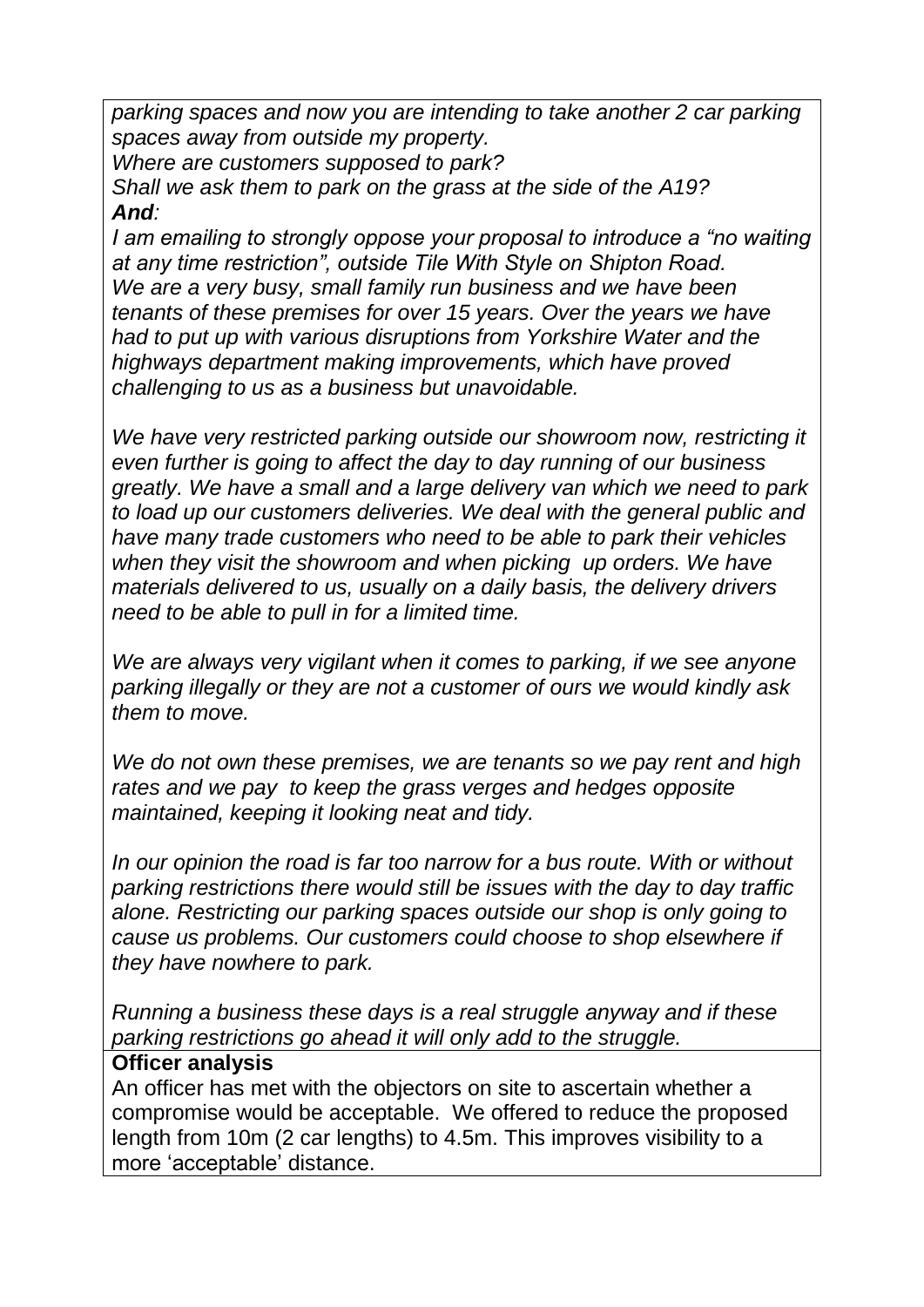There have been questions raised on whether we could construct a parking area in the green verge opposite the business outlets and the owner has offered a contribution to the costs of this. Whether the removal of a green area to provide a small parking area for business outlets in this area is desirable or possible is outside the remit of this report.

Key aspects to take this forward would include funding for investigation, design and the proposals process and getting the 'Highway Scheme' taken into the capital programme.

Delivery and trade vehicles are able to wait on restrictions for the purpose of loading and unloading. This is an activity that will not be prevented by an extension of yellow lines in this area.

## **Options:**

- 1. Over-rule the objections and implement as advertised. This is not the recommended option because we are mindful of the perceived effects to local business community
- 2. Uphold the objection and take no further action This is not the recommended option because the road safety team had identified issues which required addressing
- 3. Uphold the objection in part and place a lesser restriction; extending the restrictions by a length of 4.5m (one car length) This is the recommended option because it will address the safety issues whilst still leaving as much parking amenity as possible for the adjacent business outlets.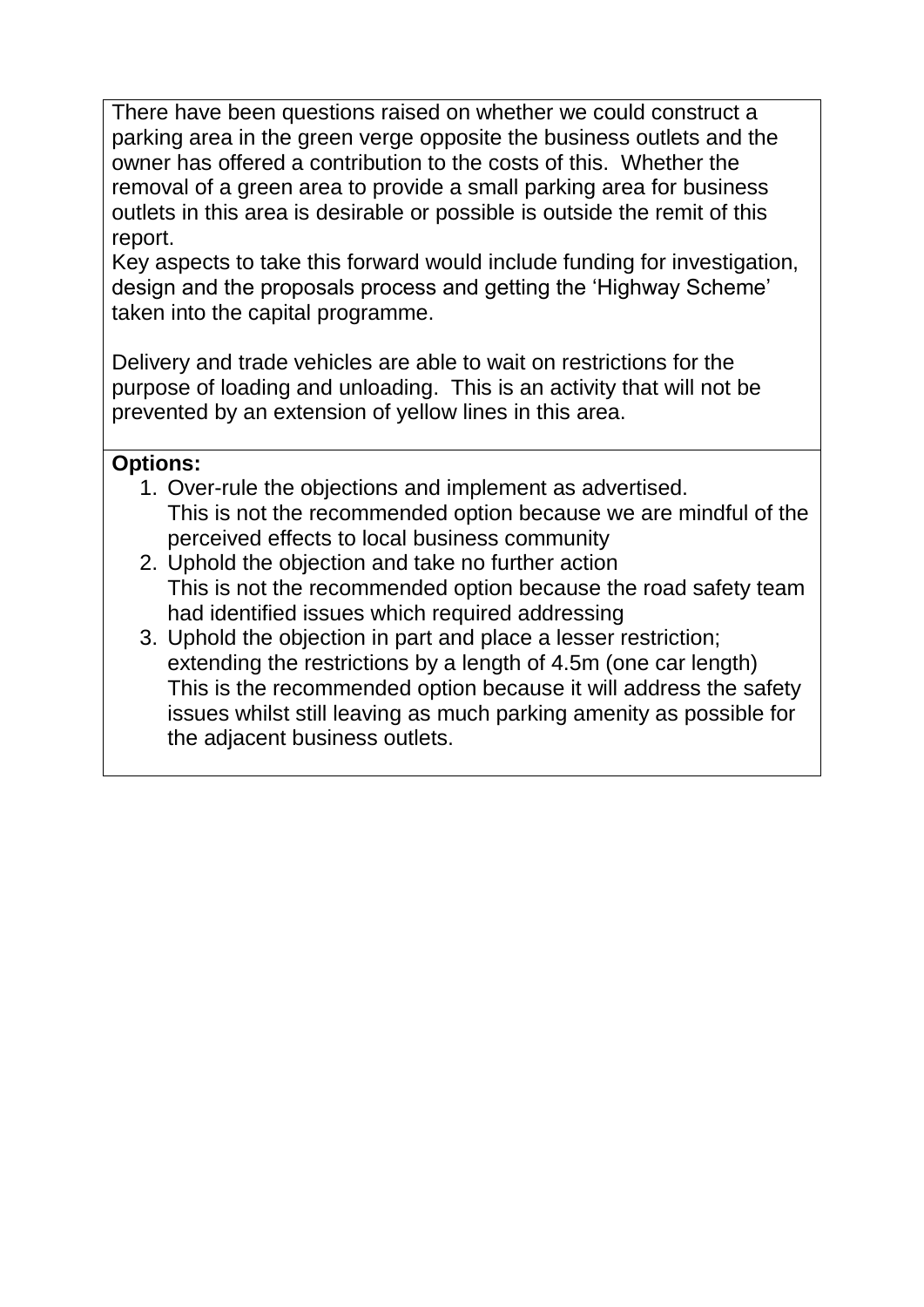#### **M2 Location**: Oakdale Road

## **Nature of problem and plan of Advertised Proposal**

Parking on Oakdale Road at the Clifton Moorgate is creating problems of access and sight lines. The parking is allegedly associated with staff parking from the nearby garage outlets and has increased significantly since the Tower Court management took steps to remove commuter parking from their parking areas.

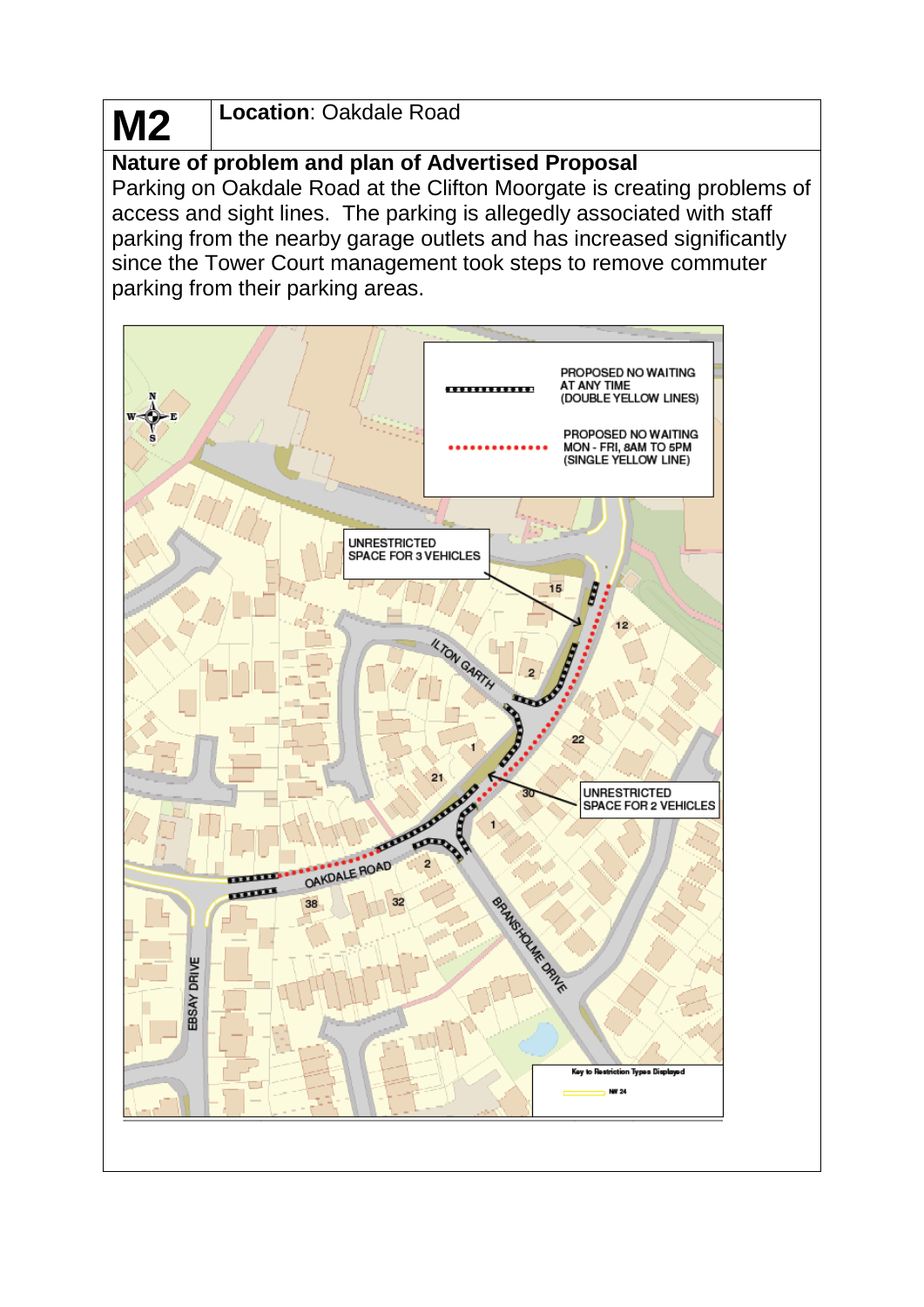## **Objections Received**

We have received three representations to the proposal all requesting more restrictions than we have advertised:

*I live at No.28 and I since Tower Court started the limitations on the car park we have had severe issues on the street this is caused by the BMW staff parking opposite our homes.*

*This has made it exceptionally difficult to get on and off my drive, it's been very dangerous and hard at times for the No.6 Bus Route and the white line that was put down before Christmas has made zero difference to the situation.*

*The proposed two car parking spaces opposite my house are not suitable, we as home owners do not require more car parking as we all park on our drives and property.*

*You are enabling the BMW staff and not making any difference to the problem which is sheer laziness and ignorance of the staff parking on our street despite the access they have to a private car park which is around 10minute walk to their HQ.*

*I oppose the decision on the grounds of driving safety and unsuitability of the ideas.*

*I hope you listen to the residents and you will make only appropriate changes If you do decide to put two car parking spaces opposite our house, as residents we will use instead of our drive to prevent the staff at BMW using them for their own parking.*

*You're not solving the issues, you're making them worse.*

*I support the proposals, but would prefer for there not to be two unrestricted spots in front of 30 Oakdale Road.*

*I live at 30 Oakdale Road and I strongly support the need for parking restrictions, but believe when that area of the road (opposite my drive) is parked in it and cars try to manoeuvre on/off the drive of 30 Oakdale Road, it becomes dangerous and a nuisance to other road users.*

*My drive is big enough for three cars and so are most of the other drives down Oakdale Road. The parking problems started when tower court put in place parking restrictions (which is understandable). Before the parking restrictions were in place at tower court, cars rarely parked opposite 30 Oakdale Road and if they did it was in the evening (which is fine as the proposed parking restrictions are for single yellow lines on part of the road).*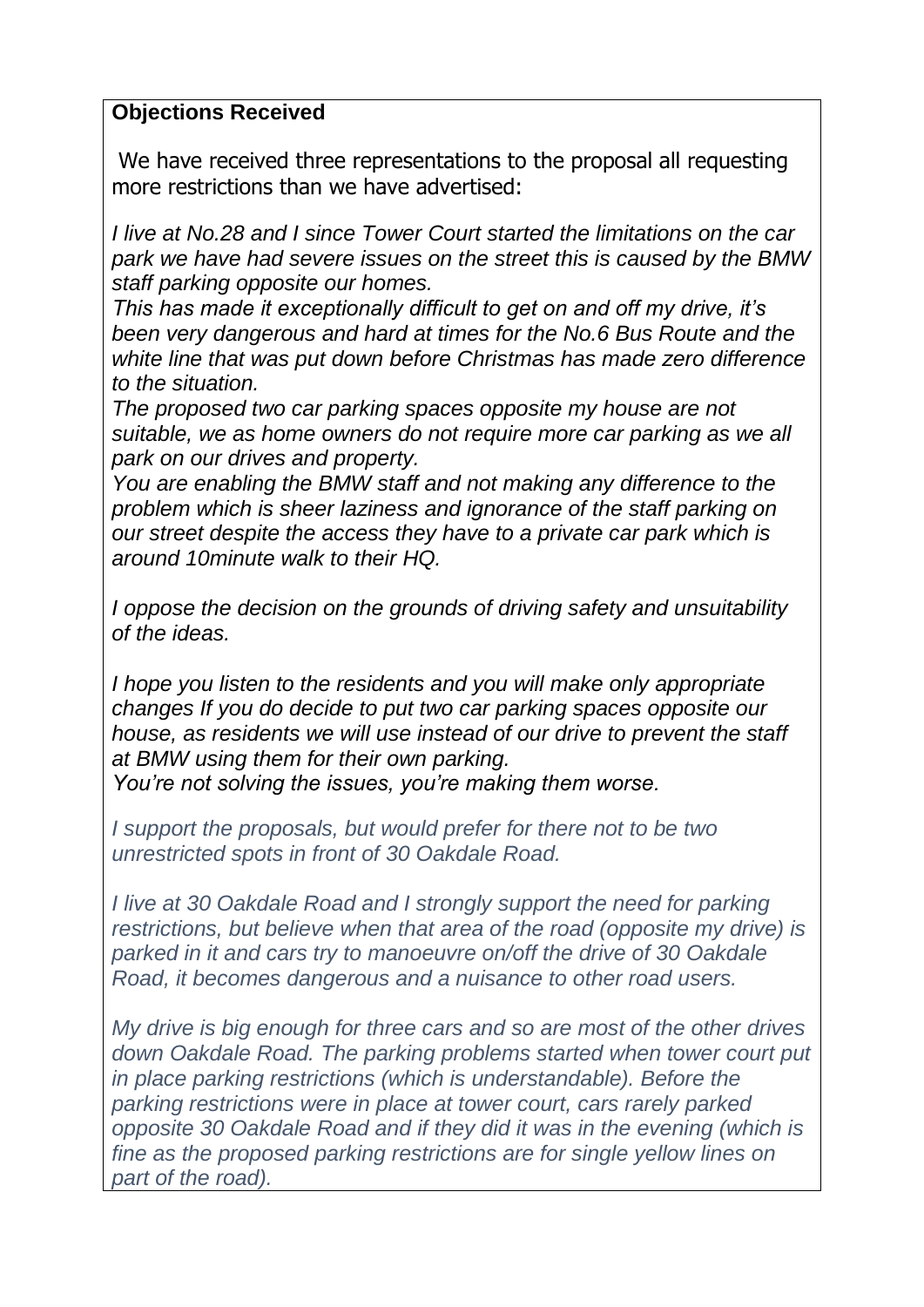*I hope you can consider my above amendment to the restrictions.*

*Since vehicles started parking and abusing our road last year when Tower Court car park introduced reduced car parking times and hefty fines our street has become a nightmare to negotiate, especially as Oakdale Road is a busy bus route.*

*The council's initial plan to paint white lines across driveways has completely failed to improve the situation.*

*The houses opposite you proposed unrestricted car parking spaces all have enough parking and drive space for several of their own vehicles, having parked vehicles opposite your drive makes getting off your private drive onto the road extremely difficult. I have noticed several damaged vehicles over the many months that we have endured this problem.*

*If it is absolutely necessary for unrestricted parking on our street I intend to use it myself to stop BMW staff using it and will be actively promoting the idea to our neighbours.*

*Please think this proposed plan through carefully, after all this is our street and we all pay council tax for our property and council services and NOT to enable others to park freely and block our road.*

*Who is going to enforce parking restrictions? I don't suppose for one minute that the local residents will benefit from any fines. Will we pay more to fund whoever monitors the parking situation?*

*I look forward to having full double yellow lines without parking spaces on our street.*

#### **Officer Analysis**

We are unable to implement additional restrictions than advertised. This would require a re-advertisement and delay the process of implementing the proposed restrictions.

The proposal included two small areas of unrestricted carriageway during the working day which were adjacent to grass verges without drive access points for the following reasons:

1. When we undertook the consultation with residents in the area prior to placing H bar markings and the proposal for restrictions it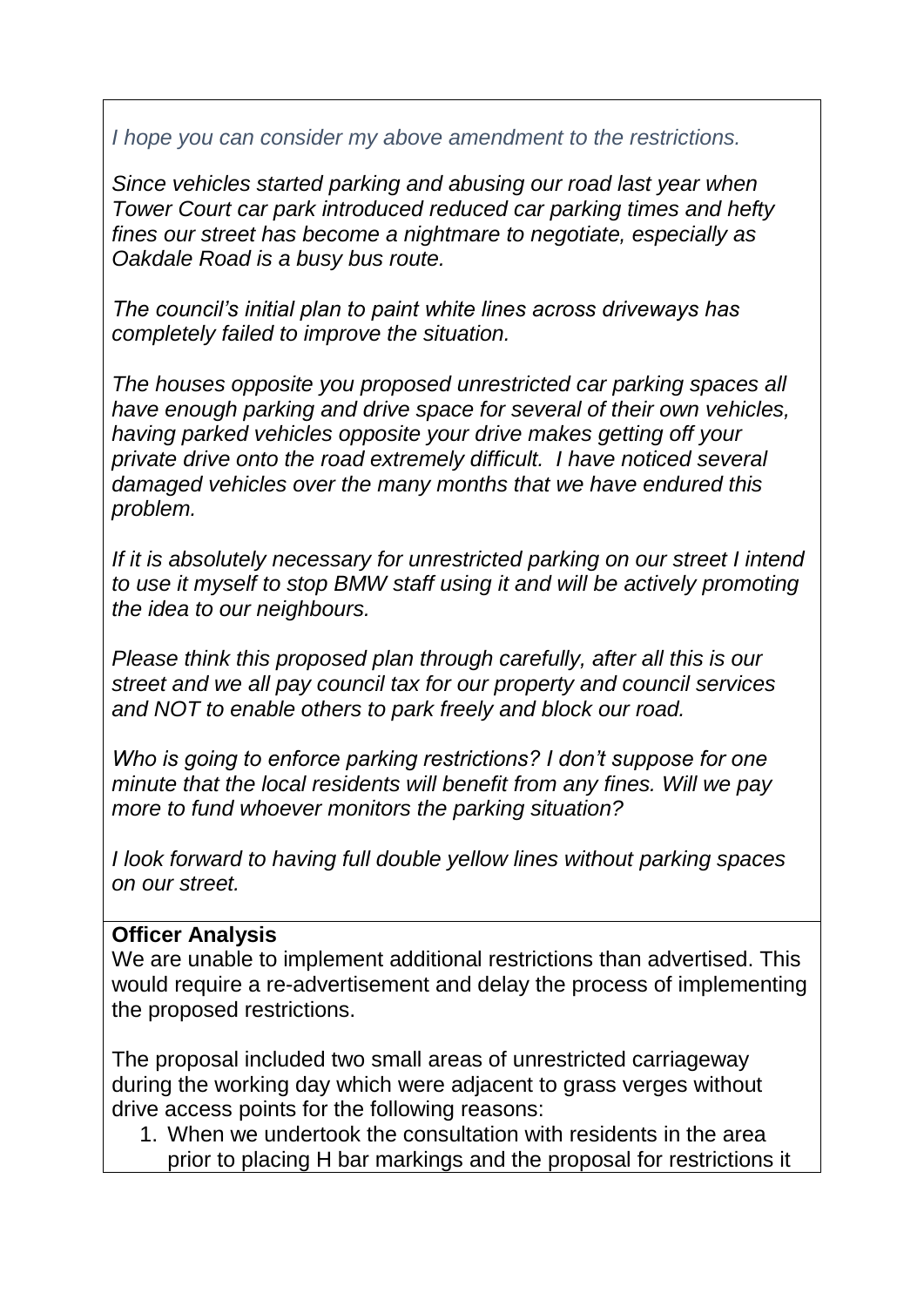became apparent that not all residents had sufficient off street parking amenity for their needs and relied on on-street parking.

- 2. Although most residents do have sufficient off-street parking for their needs, this may not be the case for any trade or visitor vehicles.
- 3. Some vehicles parked in the area can be beneficial as a traffic calming measure. If all vehicles are removed, this is likely to increase traffic speeds and raise different road safety issues.

The small gaps of unrestricted carriageway are likely to be parked on during the working day.

This is a residential area close to large business outlets and a busy road. There is a regular bus service and a primary school close by. The proposal is likely to displace commuter parking into the residential culde-sacs.

We undertook consultation with residents in 2019 and asked them what restrictions they would like to see implemented. As usual, a general consensus was not obvious. Some, like the residents who have objected, advised that restrictions both side the full length were required. Other residents wanted to see the minimum restrictions possible to overcome the congestion issues and improve sight lines around the bends. The proposal we made was a compromise of both views.

## **Options:**

1. Over-rule the objections, implement as advertised and continue to monitor.

This is the recommended option because residents generally accept that some restrictions are required in this area and we do not want to delay implementation further. The requested restrictions opposite 28 and 30 Oakdale Road to be referred to the next review.

2. Uphold the objections and re-advertise a proposal to remove the proposed parking areas. This is not the recommended option because it will delay

resolution of the congestion issues being experienced.